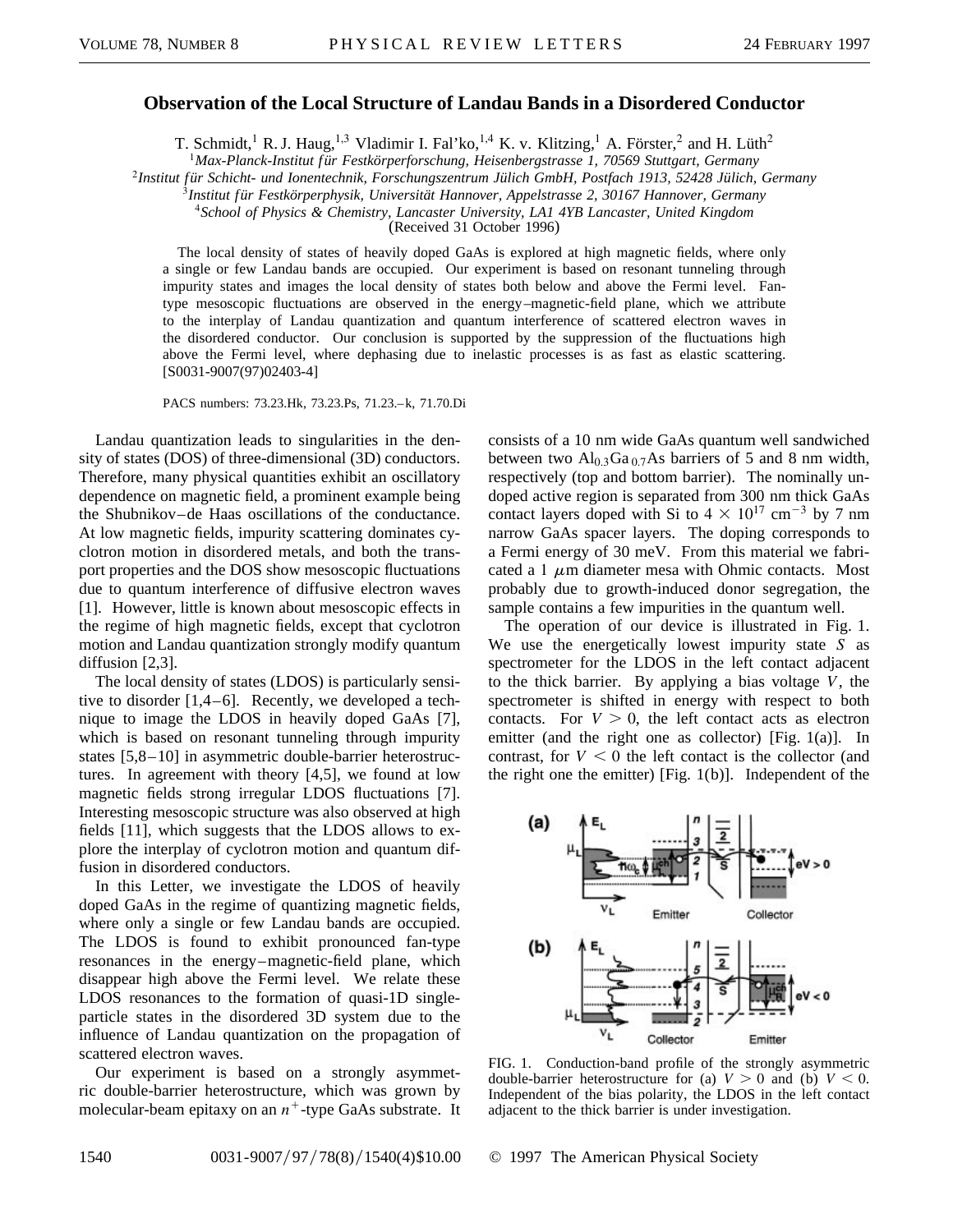bias polarity, *S* crosses the Fermi level in the emitter at

$$
|V_S| = (E_S - \mu_{L,R}^{ch})/e\alpha \qquad (1)
$$

and a current step results from resonant tunneling. Here,  $E_S$  is the energy of *S*,  $\mu_L^{ch} = \mu_R^{ch}$  are the chemical potentials in the contacts (measured from the band edge in the well and the contacts, respectively), and  $\alpha$  is the voltage-to-energy conversion coefficient. The tunneling current is basically determined by the tunneling rate of the thick left barrier which is much lower than that of the right one, i.e.,  $\Gamma_L \ll \Gamma_R$ . For  $V >$ 0, the current is given by  $I = 2e\Gamma_L\Gamma_R/(2\Gamma_L + \Gamma_R) \approx$  $2e\Gamma_L$ , whereas  $I = 2e\Gamma_L\Gamma_R/(\Gamma_L + 2\Gamma_R) \approx e\Gamma_L$  results for  $V < 0$ . The difference stems from Coulomb blockade which prevents double occupancy of *S* [12,13]. As  $\Gamma_L$  is proportional to the local tunneling density of states  $\nu_L$  in the left contact at the position of *S*, the current  $I \propto \nu_L$  images for  $V > 0$  the LDOS of *occupied states* below the Fermi level  $\mu_L$  and for  $V < 0$  the LDOS of *empty states* above  $\mu_L$ . Hence, the differential conductance  $G = dI/dV \propto d\nu_L/dE$  displays the derivative of the LDOS with respect to energy. At a bias voltage of

$$
V_L = (E_S - E_L)/e\alpha \tag{2}
$$

the LDOS at energy  $E<sub>L</sub>$  is probed by our experiment (measured from the band edge in the left contact).

Both the  $I(V)$  and  $G(V)$  characteristics of the device were measured independently in a dilution refrigerator. Figure 2(a) shows the low-bias region of the  $I(V)$  curve recorded at the base temperature of  $T = 30$  mK in a magnetic field of  $B = 12$  T directed parallel to the current flow. Two current steps are clearly observed for both bias polarities due to resonant tunneling through the two lowest discrete levels *S* and 2 (Fig. 1). The first step occurs almost symmetrical with respect to zero bias, i.e.,  $\alpha \approx 0.5$  is independent of the bias polarity; see Eq. (1) [14]. For  $V > 0$ , the data exhibit an oscillatory fine structure on the current plateau between the steps, which reflects LDOS fluctuations of occupied states in the left



FIG. 2. (a) Current-voltage curve  $I(V)$  measured at  $T =$ 30 mK. (b) Differential conductance  $G = dI/dV$  recorded at  $T = 30$  mK (solid line) as well as  $T = 1.8$  K (dotted line).

contact [7]. Indications of fine structure are also visible for  $V < 0$ , particularly in the differential conductance plotted in Fig. 2(b) for  $T = 30$  mK and 1.8 K. Large peaks originate in the  $G(V)$  curves from the steps in the  $I(V)$  data. The fine structure between these peaks is independent of temperature, since it results from resonant tunneling from the emitter below the Fermi level (where all states are occupied) through *S* into the collector above the Fermi level (where all states are empty).

Now, we address the influence of high magnetic fields on the LDOS in disordered 3D conductors. Landau quantization is relevant, if the cyclotron frequency  $\omega_c$  =  $eB/m^*$  exceeds the electron scattering rate  $\tau^{-1} = v_F/l$ (with  $v_F$  the Fermi velocity of the electrons and *l* their elastic mean free path). For the contacts of our device, we estimate  $\omega_c \tau > 1$  to be satisfied above  $B =$ 1.5-3 T (deducing  $l = 50 - 100$  nm from the doping density). In case of negligible disorder, electron states in magnetic field obey  $E_L = (n + 1/2)\hbar\omega_c + E(k_z)$ , with  $n = 0, 1, \ldots$  and  $E(k_z)$  the kinetic energy of fieldparallel free motion. At low fields, disorder leads to strong LDOS fluctuations due to quantum interference of diffusive electron waves [1,4,7]. At high fields, the electron states of disordered systems assume a quasi-1D character, because diffusion perpendicular to the magnetic field is suppressed by the Lorentz force [2,3]. Sets of LDOS resonances  $\beta$  with longitudinal energies  $E^{\beta}$  =  $E(k_z)$  are formed by quasi-1D interference of multiplyscattered electron waves subject to Landau quantization. The magnetic-field dependence of the resonance energies

$$
E_L = (n + 1/2)\hbar\omega_c + E^{\beta} \tag{3}
$$

is linear, until individual resonances are destroyed due to the modification of the scattering conditions by the changing magnetic length. From Eqs. (2) and (3), we infer that the LDOS resonances in the left contact generate a fan-type pattern of negative slope  $dV_L/dB < 0$  in the bias-voltage–magnetic-field plane.

Figure 3 shows a color-scale image of  $G = dI/dV$  as a function of bias voltage and magnetic field, which is dominated by black lines of large differential conductance. The two lowest lines denoted by  $V_S$  and  $V_2$  correspond to the peaks of the  $G(V)$  curves in Fig. 2. Note that the color scale is for  $V < 0$  more sensitive than for  $V > 0$ . At  $B > 2$  T, the fine structure between  $V_S$ and  $V_2$  exhibits indeed pronounced fan-type resonances for both bias polarities, as predicted above for the local structure of the Landau bands. In contrast, the fluctuations are strongly irregular at  $B \le 2$  T, where Landau quantization is irrelevant [7]. For  $V > 0$ , the fan-type resonances move with increasing field to lower bias,  $dV_L/dB < 0$ , as expected for LDOS fluctuations of occupied states in the left contact. In contrast, we observe two sets of resonances with different orientation for  $V < 0$ . However, the dominant set shows again a negative slope,  $dV_L/dB < 0$ , which demonstrates that it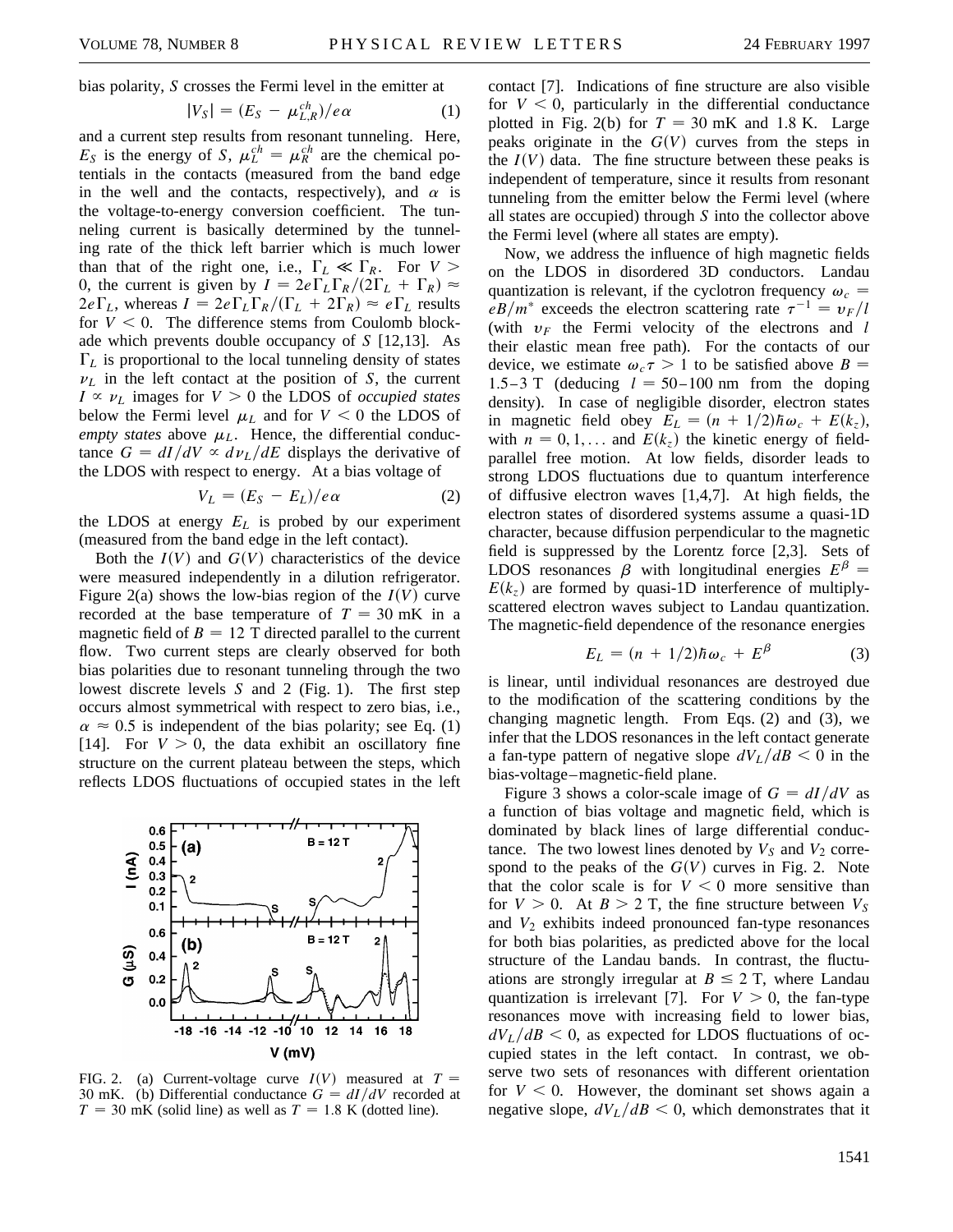

FIG. 3. Color map of the differential conductance vs magnetic field  $B \parallel I$  (step 0.05 T) and bias voltage (step 0.05 mV) for  $T = 30$  mK ( $V > 0$ : white,  $G \le -0.2 \mu S$ ; black,  $G \ge$ 0.5  $\mu$ S. *V* < 0: white, *G*  $\le$  -0.03  $\mu$ S; black, *G*  $\ge$  0.07  $\mu$ S).

reflects the LDOS of empty states in the left contact. The rudimentary set of positive slope  $dV_R/dB > 0$  arises from the right contact. Its orientation is different because the bias voltage moves *S* energetically into opposite directions with respect to the two contacts (Fig. 1). By following individual LDOS resonances from  $V_S$  through  $V_2$ , we find that some of them cross  $V_2$ , whereas others vanish. We attribute this result to the fact that beyond  $V_2$  (and below the next black line), a superposition of LDOS fluctuations from two different points in space is reflected in our data (determined by the random positions of *S* and 2 in the quantum well). For a different sample, we measured the fluctuation pattern not only for  $B \parallel I$  but also for tilt angles of  $\pi/4$  and  $\pi/2$  (not shown). Fan-type resonances occur for all magnetic-field orientations, which complies with their bulk origin [15].

Before we further discuss the fan-type fine structure, we briefly focus on the spectrometer. With increasing magnetic field,  $|V_{S}|$  moves to higher bias due to a diamagnetic shift of  $E<sub>S</sub>$  to higher energies [Eq. (1)]. To estimate the size of the spectrometer, we model its energy by *E<sub>S</sub>* =  $\sqrt{(\hbar \omega_0)^2 + (\hbar \omega_c/2)^2}$  and obtain  $\hbar \omega_0 \approx 29$  meV (using  $|V_S| \approx \frac{E_S}{e\alpha} + \text{const.}$ ). For the radius of *S*, we evaluate  $r \sim \sqrt{2h/m^* \omega_0} \sim 10$  nm (cf. Ref. [16]), which corroborates that *S* is a single donor in the quantum well. In addition,  $|V_S|$  shows a series of dips which are fairly periodic in  $1/B$  (marked by arrows in Fig. 3). Such dips occur according to Eq. (1), when the chemical potential in the emitter contact reaches a maximum in energy, i.e., whenever a Landau band is depopulated [16]. Between consecutive dips, the number *M* of partially occupied spin-degenerate Landau bands remains constant. All dips occur for both bias polarities at similar positions, since the left contact (emitter for  $V > 0$ ) and the right contact (emitter for  $V < 0$ ) have identical electron densities. The last dip at  $B \sim 11.4$  T reflects the transition to the magnetic quantum limit in which only one spindegenerate Landau band remains populated. From its position, we estimate the electron density in the contacts to  $(\sqrt{2}/\pi^2)(eB/\hbar)^{3/2} = 3.3 \times 10^{17}$  cm<sup>-3</sup>, which compares well with the donor concentration.

Now, we explore the fine structure in the regions between  $V_S$  and  $V_2$ , which results exclusively from resonant tunneling through *S*. The corresponding energy interval, in which occupied states in the left contact are imaged for  $V > 0$ , is directly located below  $\mu_L$ . Its width of  $e\alpha \times 5$  mV  $\approx 2.5$  meV is narrow compared to the Fermi energy of 30 meV. The interval of energies, in which empty states are probed for  $V < 0$ , has a similar width but starts at an energy of  $e|V_S| \sim 10$  meV above  $\mu_L$ . As the LDOS is proportional to the current, we plot in Fig. 4(a) the average plateau current  $\langle I \rangle_V$  of the first step vs magnetic field, where  $\langle \ldots \rangle_V$  symbolizes averaging over bias voltage. For  $V > 0$ , this quantity reflects an energy average over the LDOS of occupied states close to  $\mu_L$ . Minima slightly beyond the depopulation fields (marked by arrows) are reminiscent of the abrupt decrease of the global DOS at the Fermi level when a Landau band is depopulated. For  $V < 0$ , no pronounced structure is



FIG. 4. (a) Average plateau current and (b) normalized variance of the current vs magnetic field. Solid lines correspond to  $V > 0$  and dotted lines to  $V < 0$ . Slope of the (c) linear fine structure and (d) LDOS resonance energies vs magnetic field. Circles correspond to occupied states and squares to empty states in the left contact.